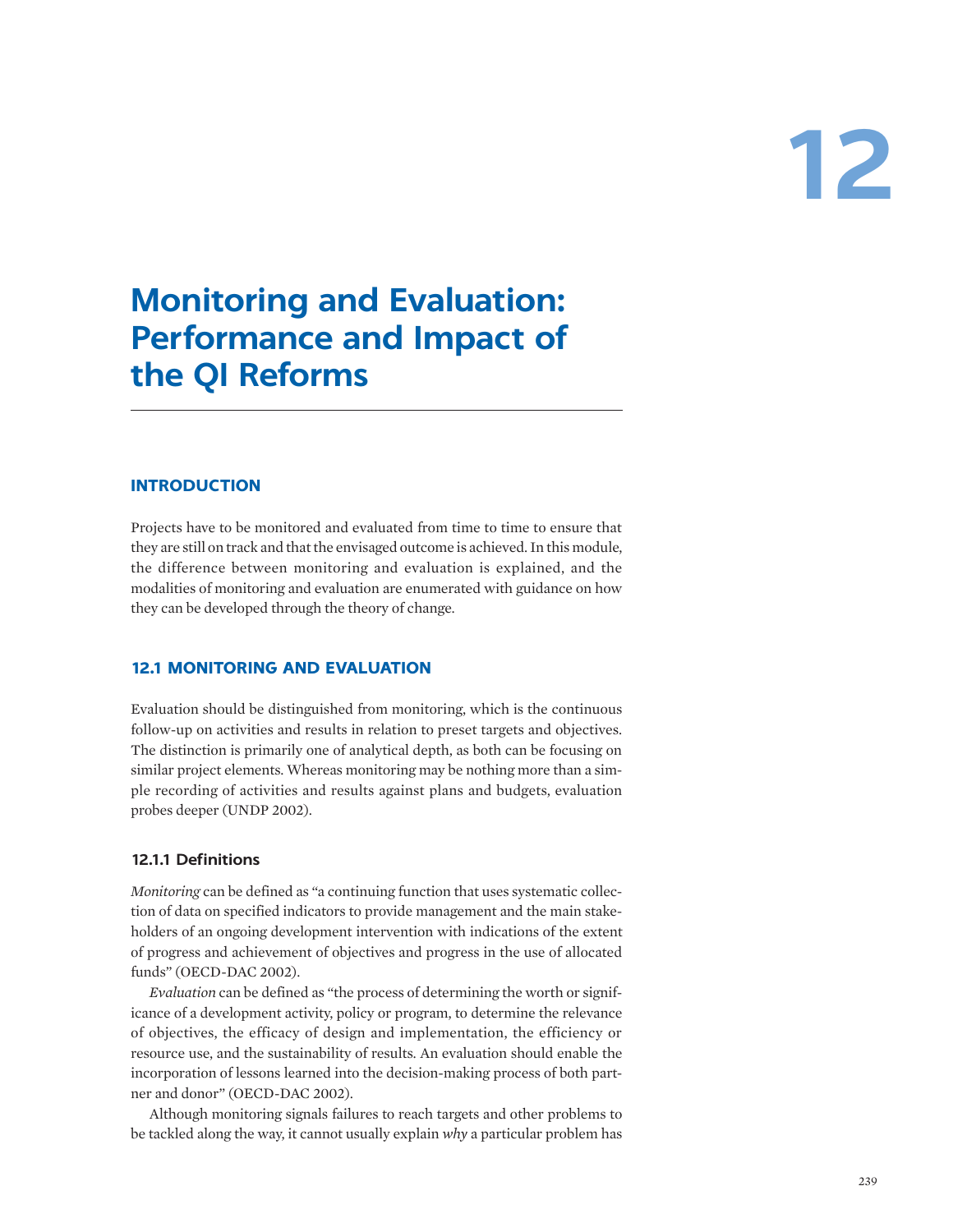#### **TABLE 12.1 Modalities of monitoring and evaluation**

| <b>MONITORING</b>                                                | <b>EVALUATION</b>                                                                                                                                                      |
|------------------------------------------------------------------|------------------------------------------------------------------------------------------------------------------------------------------------------------------------|
| Continuous or periodic                                           | Episodic, ad hoc                                                                                                                                                       |
| Program objectives (outcome) taken as given                      | Program objectives (outcome) assessed in relation to higher-level<br>goals or to the development problem to be solved, such as<br>determined through the QI diagnostic |
| Predefined indicators of progress assumed to be appropriate      | Validity and relevance of predefined indicators open to question                                                                                                       |
| Tracks progress against small number of predefined<br>indicators | Deals with wide range of issues                                                                                                                                        |
| Focuses on intended results                                      | Identifies both unintended and intended results                                                                                                                        |
| Quantitative methods                                             | Qualitative and quantitative methods                                                                                                                                   |
| Data routinely collected                                         | Multiple sources of data used, including the QI diagnostic                                                                                                             |
| Does not answer causal questions                                 | Provides answers to causal questions                                                                                                                                   |
| Usually an internal management function                          | Often done by external evaluators and often initiated by<br>external agents                                                                                            |

*Note:* QI = quality infrastructure.

#### **FIGURE 12.1 The QI project cycle**



*Note:* OI = quality infrastructure.

arisen or *why* a particular outcome has occurred or failed to occur. To deal with such questions of cause and effect, an evaluation is normally required. An evaluation may also help gain a better understanding of how a development intervention relates to its social and cultural environment, or it can be used to examine the relevance of a particular intervention to broader development concerns. The differences between the modalities of monitoring and evaluation are shown more clearly in table 12.1.

#### **12.1.2 Project cycle**

In general, a project cycle is considered to contain inputs and activities, outputs, outcomes, and impacts (figure 12.1). For example, in establishing a national accreditation body,

- *Inputs and activities* could be consultancy and preassessment of the recipient organization;
- *Outputs* could include the implementation of a management system compliant with ISO/IEC 17011 ("Conformity Assessment—Requirements for Accreditation Bodies Accrediting Conformity Assessment Bodies");
- *Outcomes,* such as an immediate achievement, could include the international recognition of the national accreditation body by the International Laboratory Accreditation Cooperation (ILAC) or the International Accreditation Forum (IAF); and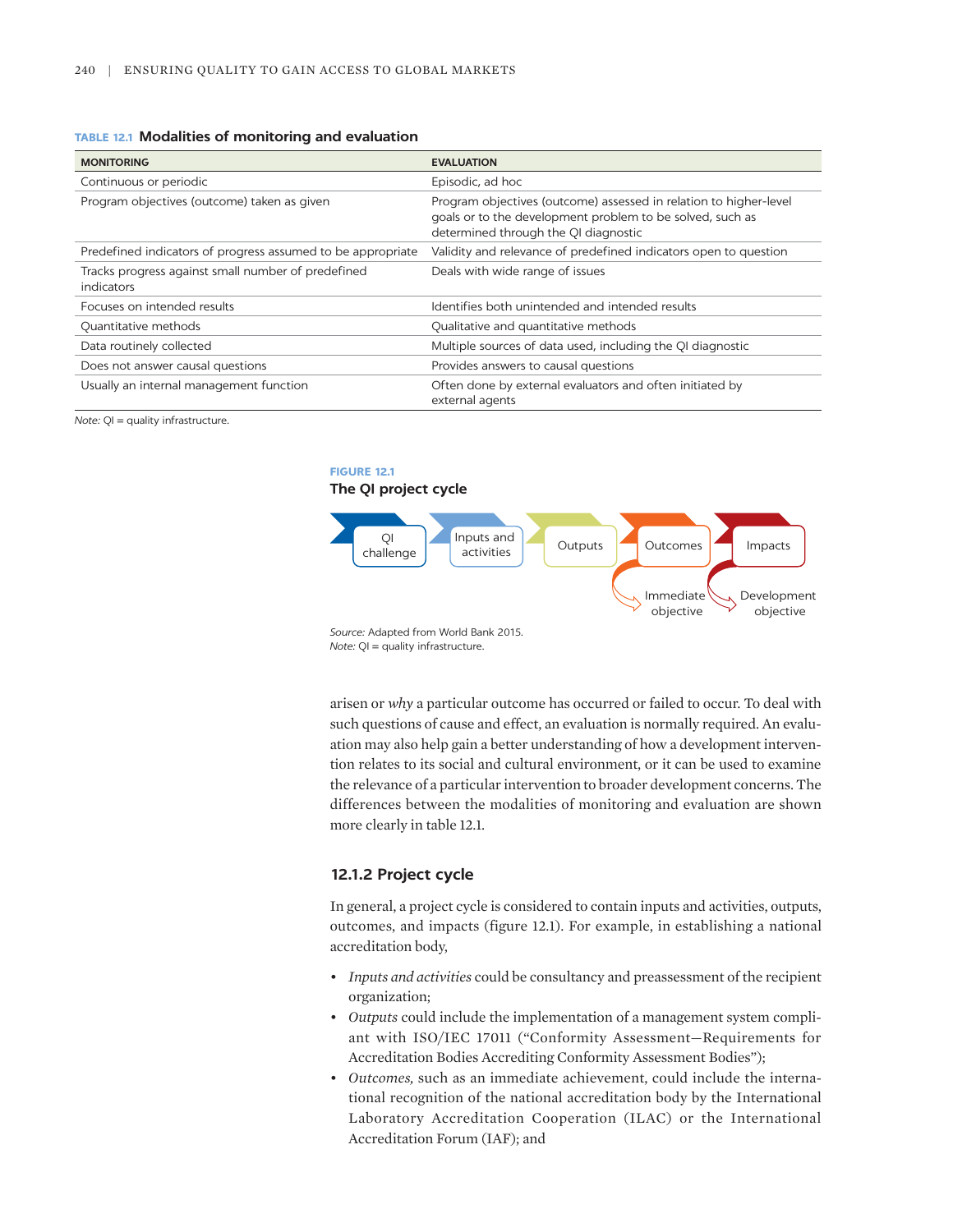• *Impacts* could include the acceptability of conformity assessment results in foreign markets, thereby facilitating exports.

All parts of the project cycle can be the subject of both monitoring and evaluation, even though outcomes and impacts fall more in the realm of evaluation. The *monitoring of inputs and outputs* keeps track of financial resources and other inputs such as goods and services (for example, consultancy) planned for the project. The *monitoring of outcomes* seeks to register the intended effect of the delivered goods and services on the project's target groups or systems. Although *impacts* can also be part of the monitoring exercise, this is where an evaluation becomes more informative.

The project cycle (some development partners may use slightly different cycles, but the principles remain) is generally also the basis of the project logical framework, as discussed further in section 12.3 on logframes.

## **12.2 THEORY OF CHANGE AND LOGIC MODELS**

"Theory of Change" and "logic models" are two types of methodologies used in planning, monitoring, and evaluating projects. The latter finds its way into the matrix known as a "logframe" that many development partners use to plan a project and monitor its progress or the lack thereof. The two methodologies are related, but there are also differences.

#### **12.2.1 Similarities and differences**

#### *Theory of Change*

Theory of Change is a specific methodology for planning, participation, and evaluation. It defines long-term goals and then maps backward to identify necessary preconditions. Theory of Change explains the process of change by outlining causal links in an initiative—that is, its shorter-term, intermediate, and longerterm outcomes. The identified changes are mapped as the "outcomes pathway," showing each outcome in a logical relationship with all the others, as well as in a chronological flow. The links between outcomes are explained by "rationales" or statements of why one outcome is thought to be a prerequisite for another, and cyclical processes or feedback loops are clearly shown.

Theory of Change diagrams are "messy," showing the interconnections between a variety of project elements; hence, there is no common format for a Theory of Change diagram. A simple example is shown in figure 12.2, which illustrates the case for mango exports to the European Union (EU) from a low- or middle-income country.

#### *Logic model*

The logic model is a sequence of project modalities to illustrate the change process. It is a "bottom-up" approach starting with the inputs and activities, then listing the outputs and outcomes, and finishing with the envisaged impact (as summarized in the figure 12.1 project cycle). These are normally presented in a logical framework, or "logframe," format within the project documentation. Only components directly connected to the project element are depicted. It is linear, which means that all inputs and activities lead to outputs, which lead to outcomes and ultimately to the goal; there are no cyclical processes or feedback loops.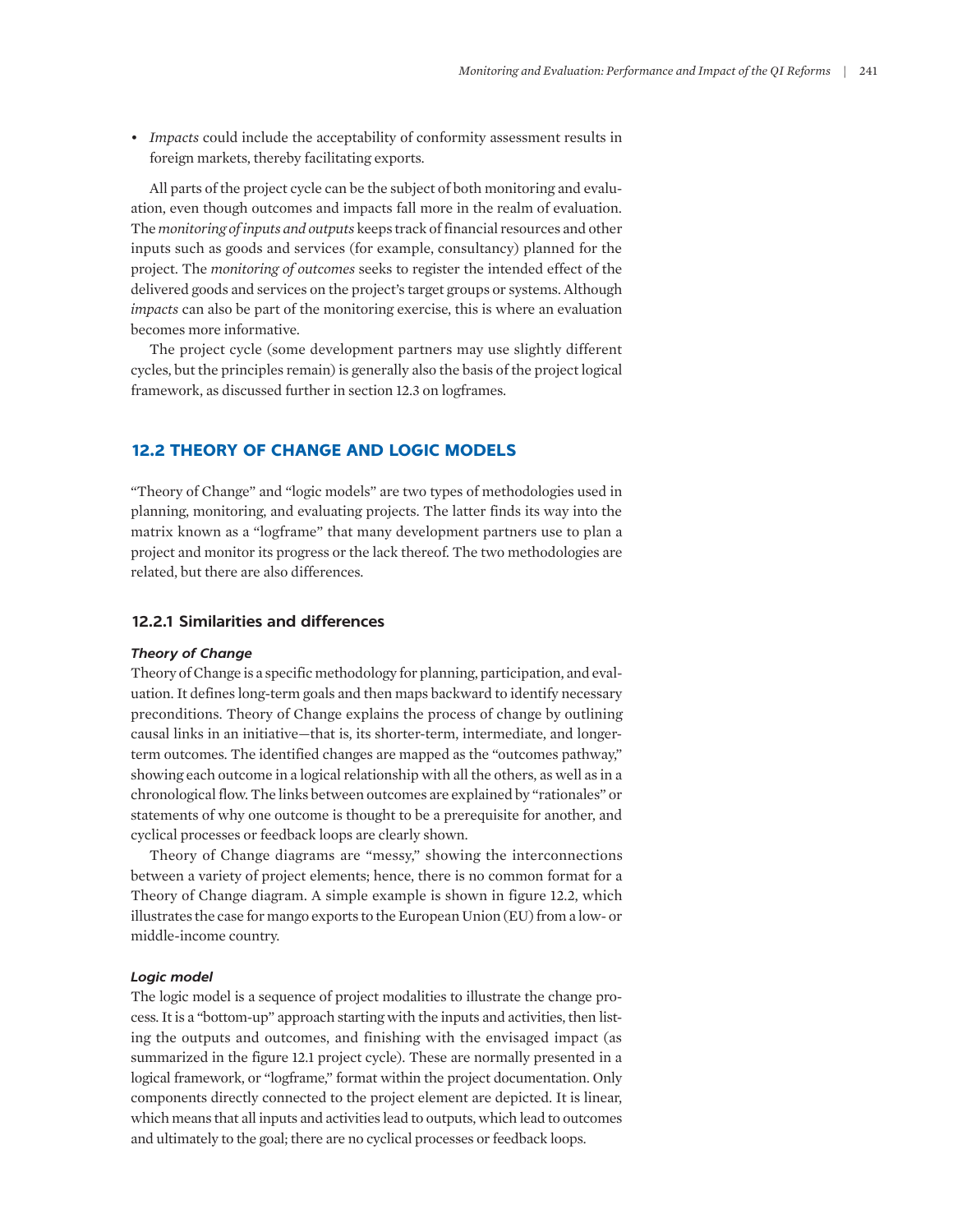

#### **FIGURE 12.2 Sample theory of change diagram for mango exports**

*Note:* EU = European Union; GLOBAL G.A.P. = Global Good Agricultural Practice; HACCP = hazard analysis and critical control points; IAF = International Accreditation Forum; IEC = International Electrotechnical Commission; ILAC = International Laboratory Accreditation Cooperation; ISO = International Organization for Standardization; NAB = national accreditation body; ISO 9001 = "Quality Management Systems—Requirements"; ISO 22000 = "Food Safety Management Systems— Requirements for Any Organization in the Food Chain"; ISO/IEC 17025 = "General Requirements for the Competence of Testing and Calibration Laboratories"; ISO/IEC 17021 = "General Requirements for the Competence of Testing and Calibration Laboratories."

The logframe can be considered as a specific pathway of the Theory of Change diagram. In general, there is little room for the emergence of unexpected outcomes within the logframe. You can glance at the logframe and see whether outcomes are out of sync with inputs and activities, but it does not show *why* the activities are expected to produce the outcomes. Therefore, nowadays, the logframe is visualized by a so-called impact logic model.

#### **12.2.2 Developing a Theory of Change diagram**

The Theory of Change process uses backward mapping, requiring planners to think in backward steps from a long-term goal to intermediate and then early project changes that would be required to achieve the desired goal, which in itself is the major change. The process therefore starts with setting a long-term goal or impact.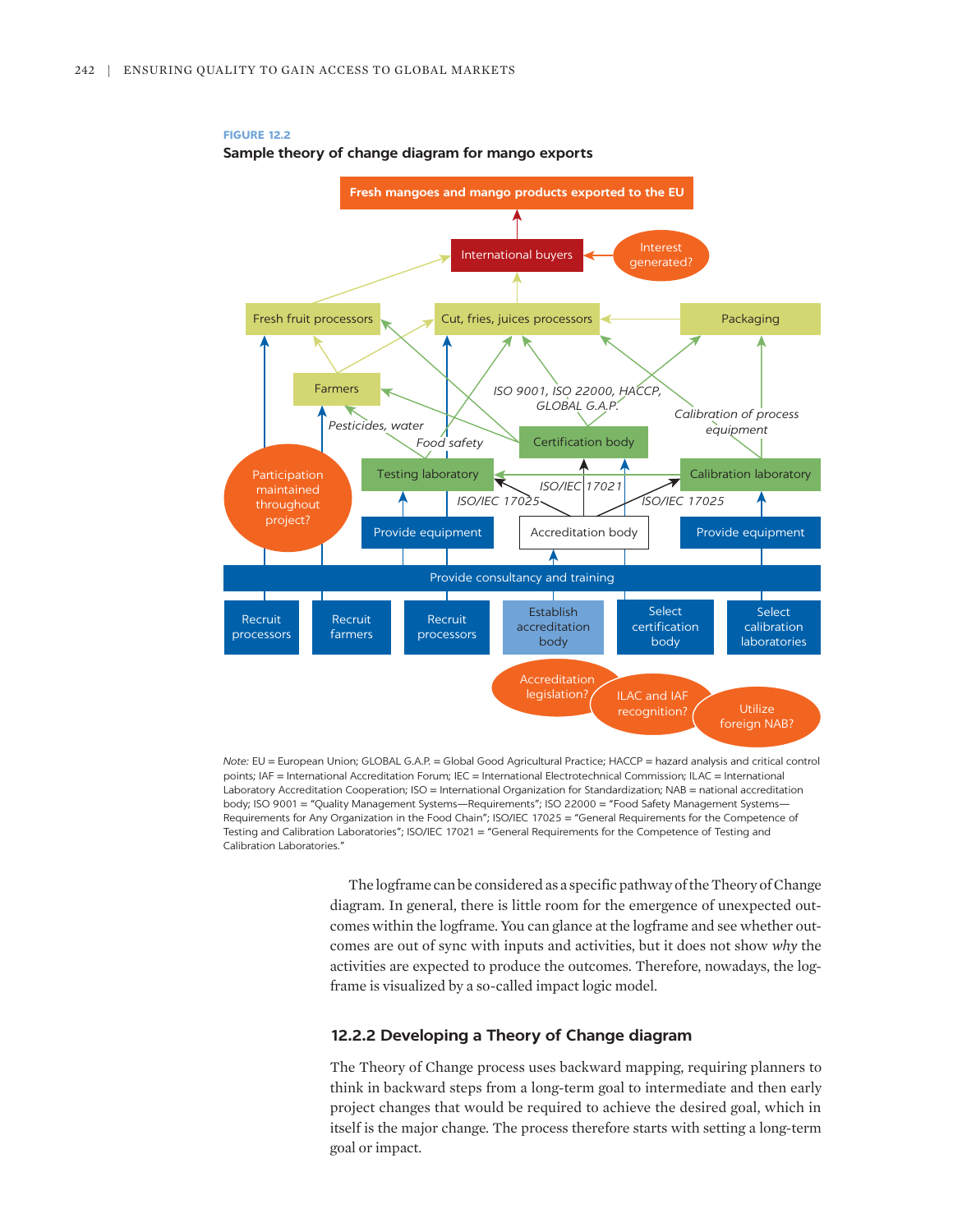Thereafter, all the necessary and sufficient conditions required to bring about the long-term goal must be defined. Each one of these is in turn considered, and their preconditions are identified. The process of identifying preconditions continues, drilling down the pathway by posing fundamental questions such as "What has to be in place for this outcome to be achieved?" and "Are these preconditions sufficient for the outcome to be achieved?"

The Theory of Change diagram depicted in figure 12.2 was developed in this manner from the value chain analysis (shown in module 2: The Importance of QI Reform and Demand Assessment, figure 2.8) for a project that had as its goal the export of mangoes from a low- or middle-income country to the EU, where previously there were none.

During the process of creating the pathway of change, planners are required to articulate as many of their assumptions about the change process as they can so that they can be examined and even tested to determine whether any key assumptions are hard to support (or even false). There are typically three important types of assumptions to consider:

- Assertions about the connections between long-term, intermediate, and early outcomes on the map
- Substantiation for the claim that all of the important preconditions for success have been identified
- Justifications supporting the links between program activities and the outcomes they are expected to produce

A fourth type of assumption—regarding the contextual or environmental factors that will support or hinder progress toward the realization of outcomes in the pathway of change—is often an additional important factor in illustrating the complete theory of change.

# **12.3 LOGFRAMES**

A logframe is a type of logic model that uses a table or matrix to summarize the key elements of a project, namely the envisaged impact, the outcomes, planned outputs, and project inputs and activities. It also outlines the indicators that will be used to measure progress or achievement of results, the sources of data (means of verification), and the assumptions necessary for project success. The latter are important in managing the risks associated with the project.

Logframes are a project management tool. They help project managers and teams to plan and manage projects and to measure whether the project is achieving what it is meant to achieve. Different development partners have different logframe templates and may use slightly different terminology, but all logframes typically outline

- What will be done and what the results should be;
- Indicators that will be used to gauge whether what has been done is what was planned;
- Where to find the data or information to determine whether the indicators have been achieved; and
- Assumptions that must hold true for the project to accomplish what it is meant to accomplish.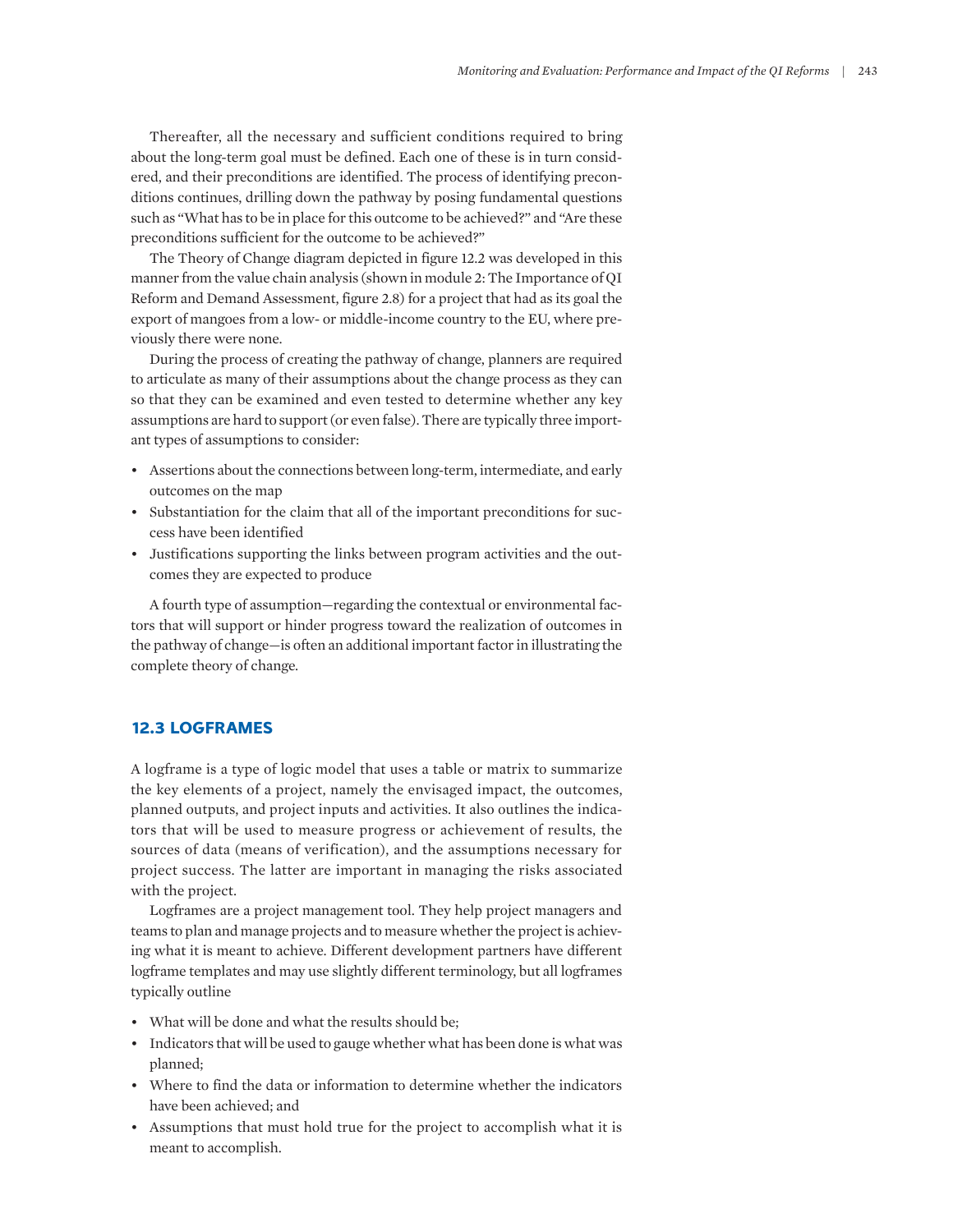| <b>PROJECT</b><br><b>ELEMENT</b>      | <b>RESULT CHAIN</b>                                                                                                                                                                                                                       | <b>INDICATORS</b>                                                                                                                                                 | <b>BASELINE</b>                                                                  | <b>TARGET</b>                                                 | <b>SOURCES AND</b><br><b>MEANS OF</b><br><b>VERIFICATION</b>                                                              | <b>ASSUMPTIONS AND</b><br><b>RISKS</b>                                                                                                                                                      |
|---------------------------------------|-------------------------------------------------------------------------------------------------------------------------------------------------------------------------------------------------------------------------------------------|-------------------------------------------------------------------------------------------------------------------------------------------------------------------|----------------------------------------------------------------------------------|---------------------------------------------------------------|---------------------------------------------------------------------------------------------------------------------------|---------------------------------------------------------------------------------------------------------------------------------------------------------------------------------------------|
| Overall<br>objective or<br>impact     | The broader, long-term<br>change that will stem<br>from the project as well<br>as interventions by other<br>projects                                                                                                                      | Evaluate the<br>long-term<br>change to<br>which the<br>project<br>contributes                                                                                     | The current<br>situation<br>regarding<br>the<br>envisaged<br>long-term<br>change | The policy<br>or strategy<br>goal of the<br>client<br>country | Evaluation of the<br>situation regarding<br>the strategic goal                                                            | n.a.                                                                                                                                                                                        |
| Outcome(s) <sup>a</sup>               | The direct effects of the<br>project that will be<br>obtained at the medium<br>term and that tend to<br>focus on the changes in<br>behavior and capacity<br>resulting from the project<br>(multiple outcomes may<br>relate to the impact) | Measure the<br>change in<br>factors<br>determining<br>the outcome(s)                                                                                              | The<br>starting<br>point of the<br>indicators                                    | The<br>intended<br>value of the<br>indicators                 | Sources of<br>information and<br>methods used to<br>collect and report<br>(including who,<br>when, and how<br>frequently) | Factors outside<br>project<br>management's<br>control that may<br>affect the outcome-<br>impact link and<br>external conditions<br>necessary for the<br>overall objective to<br>be achieved |
| Outputsb                              | The direct or tangible<br>results (infrastructure,<br>goods, and services)<br>delivered by the project<br>(multiple outputs will<br>relate to each outcome)                                                                               | Measure the<br>degree of<br>delivery of the<br>outputs                                                                                                            | The<br>starting<br>point of the<br>indicators                                    | The<br>intended<br>value of the<br>indicators                 | Sources of<br>information and<br>methods used to<br>collect and report<br>(including who,<br>when, and how<br>frequently) | Factors outside<br>project<br>management's<br>control that may<br>affect the output-<br>outcome link                                                                                        |
| Inputs and<br>activities <sup>c</sup> | Key activities to produce<br>each of the outputs                                                                                                                                                                                          | Means: What are the means required to implement these<br>activities, such as staff, equipment, training, studies, supplies,<br>operational facilities, and so on? |                                                                                  |                                                               |                                                                                                                           | Factors outside<br>project<br>management's<br>control that may                                                                                                                              |
|                                       |                                                                                                                                                                                                                                           | Costs: What are the action costs? How are they classified<br>(breakdown in the budget for the action)?                                                            |                                                                                  |                                                               |                                                                                                                           | affect the input or<br>activity-output link                                                                                                                                                 |

#### **TABLE 12.2 Typical logframe (conceptual)**

*Note:* n.a. = not applicable.

a. Number the outcomes as 1, 2, 3, and so on.

b. Number the related outputs as 1.1, 1.2, 2.1, 2.2, 2.3, 3.1, and so on.

c. Number the related inputs and activities as 1.1.1, 1.1.2, 1.1.3, 1.2.1, 1.2.2, and so on.

The logframe can be derived from the Theory of Change diagram. It can also be based on past projects for which the logframe has proven to be workable. A conceptual logframe is shown in table 12.2, and the various elements thereof are discussed in the section following. An example of a simple logframe (table 12.3) completes the discussion.

#### **12.3.1 Project's overall objective or impact**

The overall objective or impact is the long-term condition or state that the project is expected to achieve, usually at the national level. It may not be solely the result of the quality infrastructure (QI) project; more often than not, it is a condition or state that requires a number of interventions in a variety of areas in the country. Typical examples for QI projects would include the following:

- Development of an industrial sector to the point where it can export products to difficult markets, whereas before the interventions it could not do so
- Enhancement of the productivity of firms in a specific sector to the level of international benchmarks
- Safeguarding of the public by establishing or strengthening consumer protection systems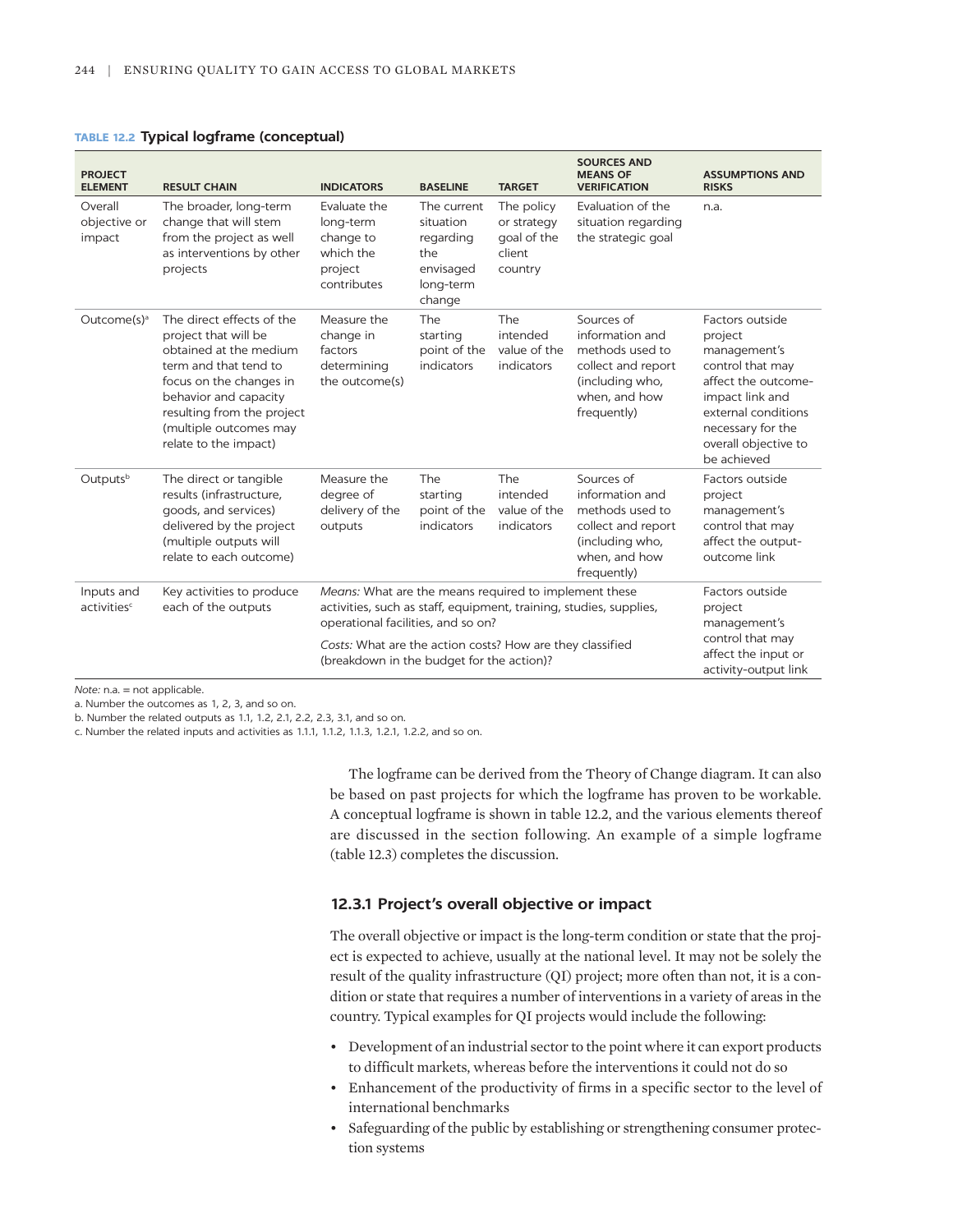| <b>PROJECT</b><br><b>ELEMENT</b>  | <b>RESULT CHAIN</b>                                                                                | <b>INDICATORS</b>                                                                             | <b>BASELINE</b>                         | <b>TARGET</b>                                                                         | <b>SOURCES AND</b><br><b>MEANS OF</b><br><b>VERIFICATION</b> | <b>ASSUMPTIONS AND</b><br><b>RISKS</b>                                                 |
|-----------------------------------|----------------------------------------------------------------------------------------------------|-----------------------------------------------------------------------------------------------|-----------------------------------------|---------------------------------------------------------------------------------------|--------------------------------------------------------------|----------------------------------------------------------------------------------------|
| Overall<br>objective or<br>impact | Country P is<br>able to export<br>mangoes and<br>mango products<br>to the EU                       | Tonnage and<br>value of mango<br>exports to the<br><b>EU</b>                                  | Zero                                    | €150,000 worth of<br>mangoes exported<br>to the EU in final<br>year of the project    | Export data                                                  | n.a.                                                                                   |
| Outcome(s)                        | 1. Mango<br>processors<br>use testing<br>services to<br>show<br>mangoes<br>meet EU<br>requirements | Number of tests Zero<br>performed by<br>the test<br>laboratory for<br>the mango<br>processors |                                         | Every potential<br>shipment of mango<br>products tested                               | Production<br>records of the<br>mango processors             | Mango processors<br>agree on marketing<br>contracts with EU<br>retail organizations.   |
|                                   |                                                                                                    |                                                                                               |                                         |                                                                                       |                                                              | Transportation and<br>warehousing<br>complies with EU<br>traceability<br>requirements. |
| Outputs                           | 1.1. Test<br>laboratory<br>accredited to<br><b>ISO/IEC</b><br>17025                                | Test laboratory<br>accredited                                                                 | Test<br>laboratory<br>not<br>accredited | Test laboratory<br>accredited within<br>two years after<br>commencement of<br>project | Accreditation<br>records of the<br>accreditation<br>body     | Accreditation body<br>remains signatory of<br>the ILAC MRA.                            |
|                                   | 1.2. Processor<br>certified for<br><b>HACCP</b> <sup>a</sup>                                       |                                                                                               |                                         |                                                                                       |                                                              |                                                                                        |
|                                   | 1.3. Warehouses<br>certified to<br>Global G.A.P.ª                                                  |                                                                                               |                                         |                                                                                       |                                                              |                                                                                        |
| Inputs and                        | 1.1.1. Training for test laboratory personnel                                                      | Laboratory staff,                                                                             |                                         |                                                                                       |                                                              |                                                                                        |
| activities                        | 1.1.2. Development of quality manual in accordance with ISO/IEC 17025                              | once trained, remain<br>with the laboratory.                                                  |                                         |                                                                                       |                                                              |                                                                                        |
|                                   | 1.1.3. Conducting proficiency testing of test methods                                              | Laboratory finances                                                                           |                                         |                                                                                       |                                                              |                                                                                        |
|                                   |                                                                                                    | 1.1.4. Providing high-level test equipment as required by EU                                  |                                         |                                                                                       |                                                              | accreditation costs.                                                                   |

|  |  | TABLE 12.3 Logframe for establishing testing laboratories for mango exports to the EU |  |
|--|--|---------------------------------------------------------------------------------------|--|
|--|--|---------------------------------------------------------------------------------------|--|

*Note:* n.a. = not applicable; EU = European Union; Global G.A.P. = Global Good Agricultural Practice; HACCP = hazard analysis and critical control points; IEC = International Electrotechnical Commission; ILAC = International Laboratory Accreditation Cooperation; ISO = International Organization for Standardization; MRA = mutual recognition arrangement; ISO/IEC 17025 = "General Requirements for the Competence of Testing and Calibration Laboratories."

a. Outputs that will each have their own set of inputs and activities, numbered 1.2.X and 1.3.Y (not shown in the example).

- Enhancement of human health and safety in the country
- Enhancement of environmental protection and the health of the fauna and flora of the country

It is quite obvious that such impacts are not easy to measure, nor are they always readily discernible during or at the end of the project. It may also be difficult to ascertain the specific contribution of the QI project when a positive impact is determined in the evaluation. Impacts are therefore mostly appraised by an evaluation rather than project monitoring activities (see section 12.4 on evaluation).

#### **12.3.2 Project outcomes**

Project outcomes are the planned or achieved results of an intervention's activities and outputs—changes that contribute to the project's overall objective or impact. Project outcomes are achieved in the short and medium terms. Whereas the project's *impact* is mainly gauged at the national level, the *outcomes* are seen more at the institutional level. Usually, a small number of project outcomes are necessary to achieve the project's impact.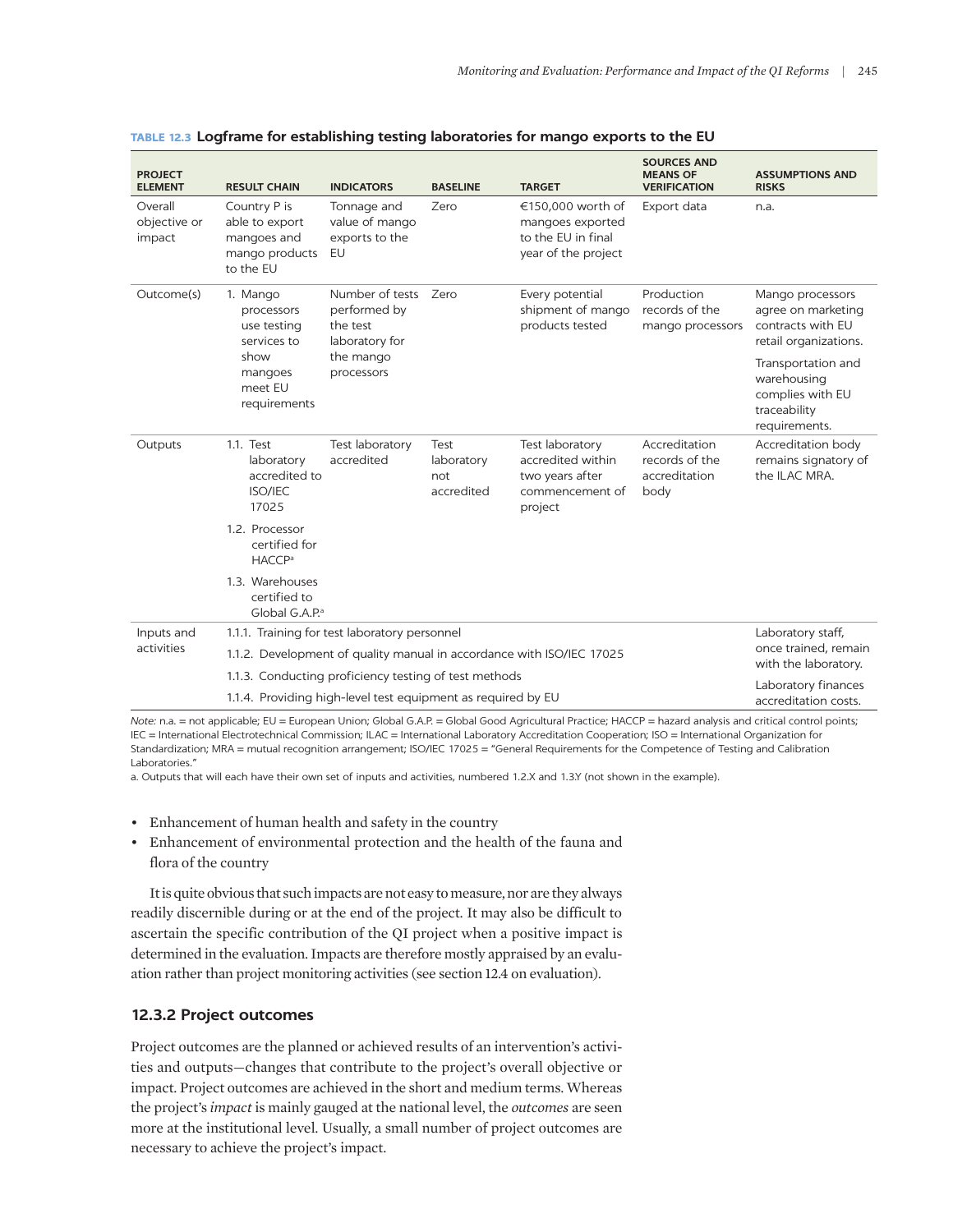The indicators should be quantitative or qualitative factors or variables that provide a simple and reliable means to measure achievement or to reflect the changes connected to an intervention (that is, a variable that represents a valid measure of change).

#### **12.3.3 Project outputs**

The project outputs are the products, capital goods, and services that result from a project's inputs and activities. They are closely related to the project outcomes, and for each outcome there may be a number of outputs. Typical indicators are measures indicating whether what has been produced regarding the output is of good enough quality to achieve the outcomes.

#### **12.3.4 Project inputs and activities**

The project activities are tasks or interventions required to achieve the outputs. They include the inputs and resources required to carry out activities, such as finances, staff, time, facilities, and equipment.

#### **12.3.5 Simple logframe example**

Taking the Theory of Change diagram of the mango exports (figure 12.2) as an example, a simple logframe for the establishment of testing laboratories to test the mangoes and mango products for compliance with EU regulatory requirements can be developed. The resulting logframe (table 12.3) shows just one stream of the logframe; the actual logframe will be much longer, considering the complexity of the project.

#### **12.4 EVALUATION**

#### **12.4.1 Main purposes of evaluation**

Regarding development projects, the two main purposes of an evaluation can be seen as a measure of "accountability" and to what extent the project facilitates "learning" (Molund and Schill 2007).

In general terms, an evaluation for *accountability* seeks to find out whether the organizations that are responsible for the intervention have done as good a job as possible under the circumstances. This means trying to find out whether and to what extent the intervention has achieved the results that it was intended to achieve or that it could reasonably have been expected to achieve. This also includes an assessment of the processes of planning and implementation.

When the purpose of evaluation is *learning*, the study is expected to produce substantive ideas on how to improve the reviewed activity or similar activities. The real importance of the learning part of an evaluation lies in the translation of new knowledge into better practices for the future.

#### **12.4.2 Objectivity and impartiality**

An evaluation is not just any assessment of the merits of an activity but one that aims to be as objective and impartial as possible. The requirement for objectivity and impartiality is always strong when the evaluations are for accountability, and it can be equally strong when the evaluations are for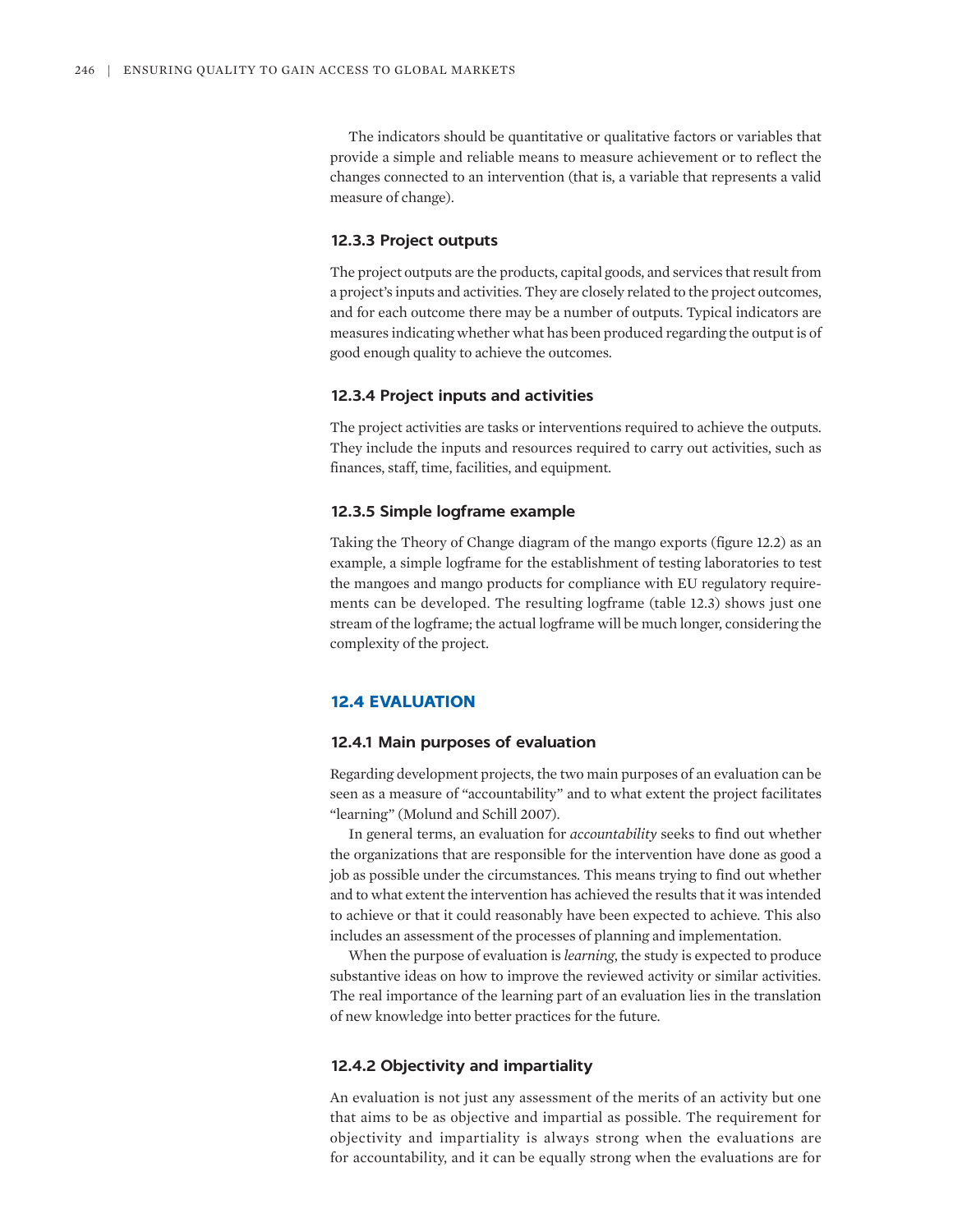learning and the creation of new knowledge. Objectivity and impartiality can be safeguarded in the following ways:

- *Organizational independence.* A direct line of reporting between the evaluation unit and the management of the organization should exist. The evaluation unit should be outside the operational staff and line management functions. The evaluation unit should be free from "political" pressures and able to operate without fear of repercussions.
- *Behavioral independence.* The evaluation unit should be able and willing to produce strong and uncompromising reports.
- *Avoidance of conflicts of interest.* Stakeholders should be consulted in evaluations to guard against evaluator bias. Procedures must be in place that ensure that evaluators do not evaluate activities where they or their close associates have had, or in the future may expect to have, a substantive interest.
- *Protection from external influence.* The evaluation unit should be able to decide on the design, scope, timing, and conduct of the evaluation without undue interference. It should be given adequate funds to conclude the evaluation, and the judgment of the evaluators as contained in the report should not be overruled by external authorities.

The distinction between external and internal evaluation is closely associated with notions of independence, impartiality, and bias. While the external evaluator tends to have an advantage over the internal evaluator regarding objectivity and bias—and is usually regarded as the more credible of the two—the internal evaluator is sometimes better placed to understand the workings of the organizations and activities to be assessed. For this reason, evaluations are often conducted by a combination of external and internal evaluators.

Some development partners contract with totally independent evaluators, but they have to be budgeted for. Others have central evaluation units reporting directly to their top management, which also takes care of these requirements. Some development partners distinguish between evaluations commissioned internally (by the organization itself) or externally (by higher-level bodies).

#### **12.4.3 Evaluation quality standards**

An evaluation should comply with the following quality standards (Molund and Schill 2007):

- *Propriety* is an ethical norm meant to ensure that evaluations are conducted with due regard for the rights and welfare of affected people. Evaluators should ensure that stakeholders are properly informed regarding the evaluation and its purpose before involving them actively. The evaluation should be balanced and fair, and all stakeholders should be given a chance to voice their opinions.
- *Feasibility* is a norm intended to ensure that evaluations are realistic and efficient. To satisfy these requirements, an evaluation must be based on practical procedures, not unduly disrupting of normal activities, and planned and conducted in such a way that the cooperation of key stakeholders can be obtained. An evaluation should also be cost-efficient: if the cost of an evaluation cannot be justified by the usefulness of the results to intended users, it should not be undertaken.
- *Accuracy* is meant to ensure that the information produced by an evaluation is factually correct, free of distorting bias, and appropriate to the evaluation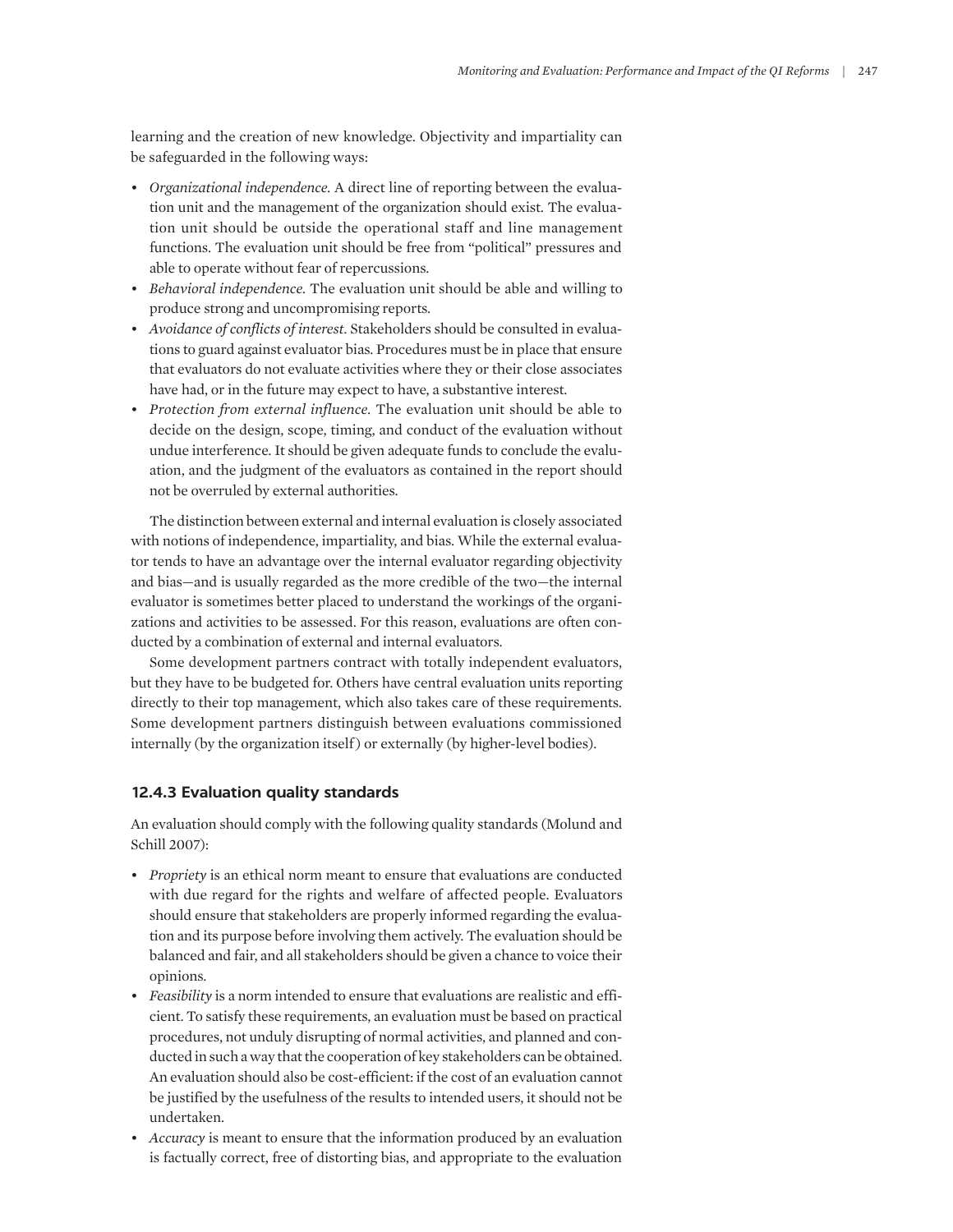issues at hand. By setting high standards for accuracy, the very function of an evaluation—as a means of making sure that plans and expectations are based on reality and not the result of prejudice or wishful thinking—is secured.

• *Utility* is a norm meant to ensure that an evaluation serves the information needs of its intended users. An evaluation that users consider irrelevant is hardly a success, regardless of its other merits. To be useful, an evaluation must be responsive to the interests, perspectives, and values of the stakeholders. It is important that an evaluation be timely in relation to stakeholders' practical agendas, and that stakeholders regard it as credible.

To ensure that evaluation quality standards are complied with, an evaluation needs to be carefully planned by the evaluation team, taking the norms described above into consideration. Therefore, it is nowadays a good practice to compile the requirements and procedures described above in an inception report and to make it available in advance to all parties involved.

#### **12.4.4 Evaluation criteria**

The scope of the evaluation should be clearly defined. Considering the earlier definition of an evaluation (see 12.1), a number of criteria should be included in its scope, depending on the defined project outcomes, recipient country situation, and the future strategies of the development partner. The five evaluation criteria of the Organisation for Economic Co-operation and Development's Development Assistance Committee (OECD-DAC) are frequently used (table 12.4).

The Theory of Change model (see 12.2) is an additional tool for the evaluation team and the development partner to scope the evaluation exercise rather than just using the logframe (which would be the basis of the ongoing monitoring of a project). By using the Theory of Change model, the strict linearity of the logframe regarding inputs, outputs, and outcomes is broadened to also include the project's causal issues and impacts for the project evaluation (figure 12.1).

#### **12.4.5 Evaluation report**

The terms of reference for the evaluation exercise should contain the requirements for the report thereof. The evaluation team is bound by these terms of

| <b>CRITERION</b>     | <b>QUESTIONS TO BE ANSWERED</b>                                                                                                                                                                                                                                        |
|----------------------|------------------------------------------------------------------------------------------------------------------------------------------------------------------------------------------------------------------------------------------------------------------------|
| Relevance            | Are we doing the right thing? How important is the relevance or significance of the intervention to local and national<br>requirements and priorities?                                                                                                                 |
| <b>Effectiveness</b> | Are the objectives of the development interventions being achieved? How big is the effectiveness or impact of the<br>project relative to the objectives planned?                                                                                                       |
| Efficiency           | Are the objectives being achieved economically by the development intervention? How big is the efficiency or<br>utilization ratio of the resources used (ratio of resources applied to results)?                                                                       |
| Impact               | Does the development intervention contribute to reaching higher-level development objectives (preferably, the<br>overall objective)? What is the impact or effect of the intervention in proportion to the overall situation of the target<br>group or those affected? |
| Sustainability       | Are the positive effects or impacts sustainable? How are the sustainability or permanence of the intervention and its<br>effects to be assessed?                                                                                                                       |

**TABLE 12.4 OECD-DAC evaluation criteria**

*Source:* OECD-DAC 2001.

*Note:* OECD-DAC = Development Assistance Committee of the Organisation for Economic Co-operation and Development.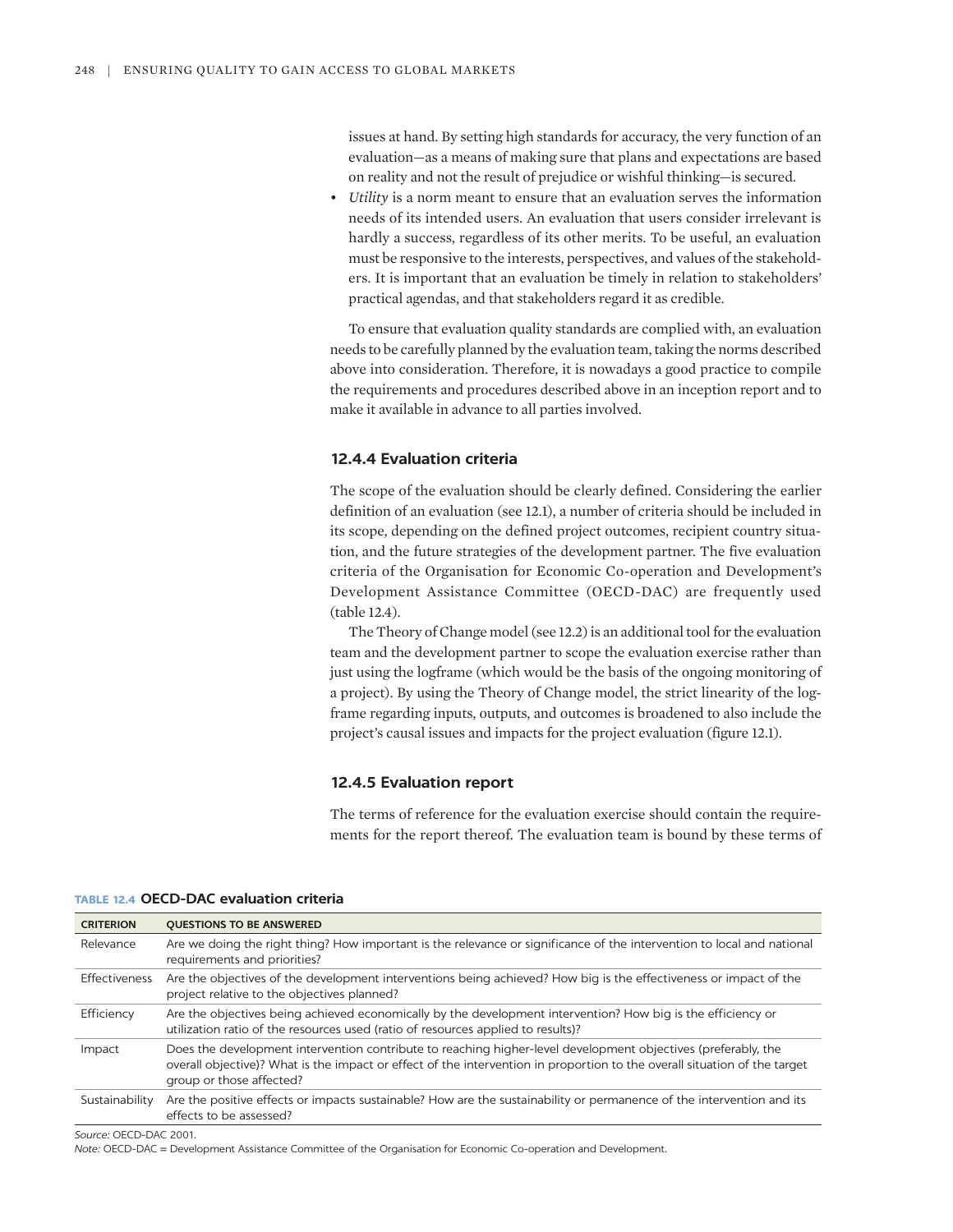reference to ensure that they are adequately addressed in the report. There should be some flexibility allowed for the team to add issues that it feels are important, even though they are not part of the terms of reference. The draft report should be circulated to selected stakeholders for comments, and these should be carefully considered for inclusion.

In the past two decades, as the scope and ambitions of evaluation have expanded, the range of target audiences for evaluation feedback has also increased. The characteristics and demands of these audiences vary, as does their relative importance in accountability and learning terms (OECD-DAC 2001). The reporting format should be aligned with the expectations of the target audience, which could vary from (a) *development partner structures,* including senior management, governance bodies, financing organizations, and ministries; (b) *counterpart structures,* including their senior management and ministries; and (c) *interested parties,* such as other development partners, other ministries, parliament, the media, and so on.

#### **12.4.6 Following up**

The evaluation process does not end with the submission and acceptance of the evaluation report. Rather, the findings, conclusions, recommendations, and lessons learned need to be internalized and acted upon. Therefore, the final step in managing and conducting any evaluation is to follow up on the evaluation report and implementation of change. This step is closely linked to the knowledge and learning processes, as discussed earlier in 12.4.1.

### **12.5 PERFORMANCE AND IMPACT INDICATORS**

Performance and impact indicators are important in project monitoring and evaluation. The performance indicators for *outputs* of an intervention are usually fairly easy to determine; for example, training shall be provided to 30 trainee auditors, or consultancy on ISO 9001 ("Quality Management Systems— Requirements") shall be provided to 10 selected small and medium enterprises (SMEs). The impact indicators for the *outcomes* are a bit more difficult; for example, 80 percent of the trainees should pass the examination and go on to become respected quality auditors in a certification body, or all 10 SMEs should gain ISO 9001 certification and retain the certification over a period of years. The former is under the control of the project manager; the latter is dependent on the willingness and effort of the trainees or the recipient SMEs.

#### **12.5.1 Relevance of indicators**

#### *Measurability and causality*

<span id="page-10-0"></span>First, the major attributes of performance indicators are that they have to be relevant and can be measured.<sup>[1](#page-12-0)</sup> Indicators that cannot be measured are not very useful, as they would have to rely on subjective interpretations. Setting performance indicators must be carefully considered, as in the examples below.

**Be careful of setting indicators as just numbers.** Whereas it may be appropriate to define the project's outcome as five laboratories having achieved accreditation, because the project provided six laboratories with consultancy in this regard, other indicators may be more problematic. For example, it is not useful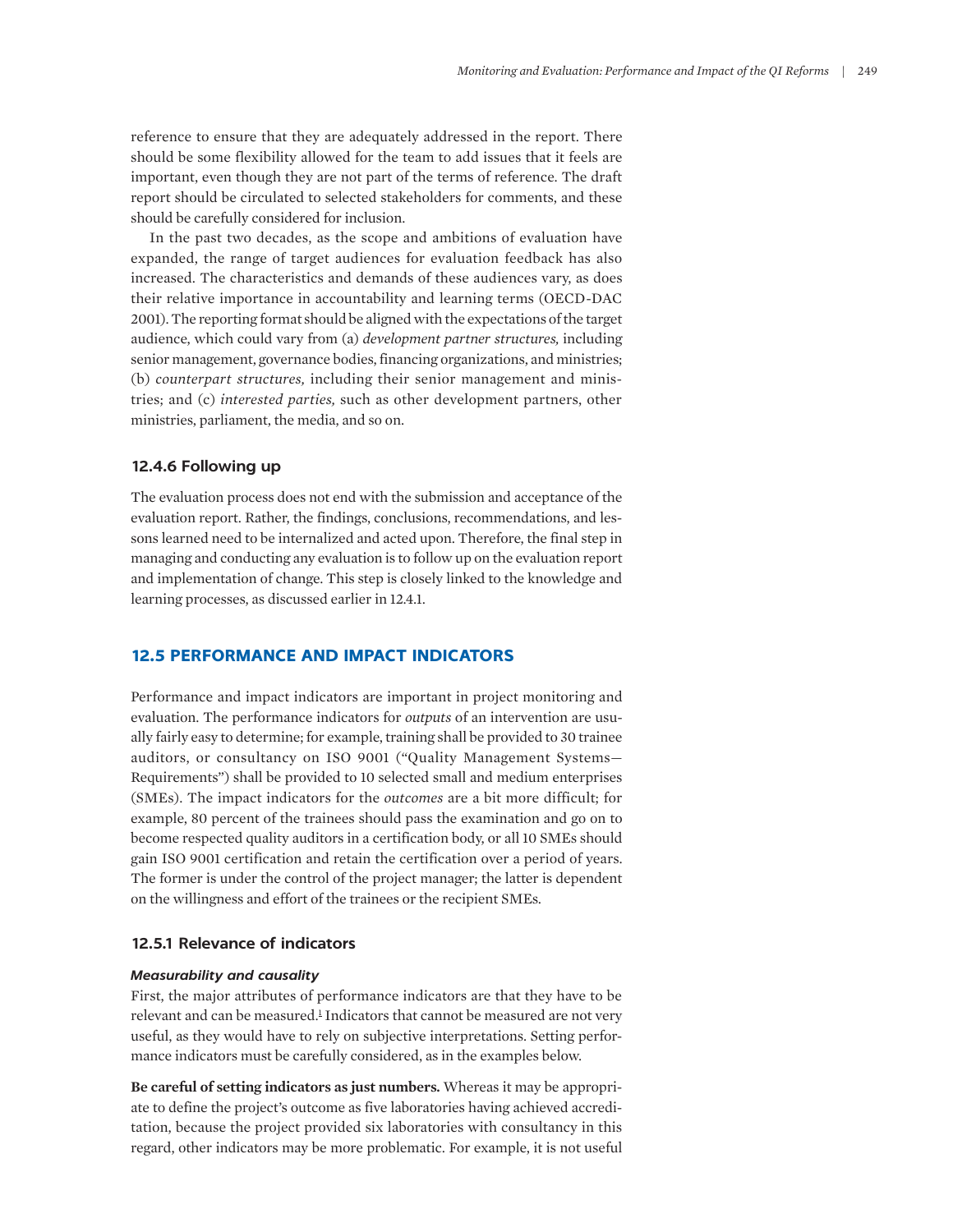to require the number of new standards developed and published to exceed a specific number—say, 1,000—within three years after the national standards body's (NSB) standards development system has been streamlined, even though this is easy to verify. The NSB may meet the target, but whether all of these standards are actually needed by the stakeholders is a totally different matter.

A quantitative indicator has to be linked to the needs of the country—for example, the need for accredited laboratories to provide test services as determined by the demand assessment. A "wrong" performance indicator expressed as an arbitrary number, such as an arbitrary number of standards, can actually result in a misguided business approach being established within the QI organization.

**Be aware of other influences.** An indicator may be dependent on a number of factors, of which only a few are addressed by the project. For example, if the export performance of an industrial sector increases, the question is whether this can be attributed to the conformity assessment services that have been accredited, the manufacturers that have been certified, the enhanced marketing of the trade promotion organization, changed attitudes toward exports by the manufacturers, enhanced logistics infrastructure, and so on. In such cases, it is difficult to attribute the increase in export performance solely to a single or even a select few interventions of a project, never mind all the unknown factors unrelated to the project that may also have had an influence.

**Be wary of anecdotal evidence.** It is not all that useful to just indicate that an outcome should increase (for example, an increase in exports for a specific product) without providing numbers. A magnificent increase as perceived by one person may be just a so-so increase as perceived by another person.

#### *Documentation of sources*

Second, it is good practice to indicate the most likely sources of information in the logframe. This ensures that monitoring is conducted efficiently and that the recipient country or organization ensures that the appropriate records are being generated and kept. (See table 12.3 for examples.)

#### *Agreement of the parties*

Third, performance indicators should be formally agreed to between the development partner and the recipient country or organization. Performance indicators are not only used to monitor the performance of the day-to-day activities of the development agency, but in a worst-case scenario, can also lead to the suspension (temporarily or permanently) of the project if the recipient does not perform as agreed to when the project was signed. Obviously, such a drastic step should be carefully considered by the parties concerned, and relevant information should be shared in an open and transparent manner.

#### **12.5.2 Baseline measurement**

A baseline is a description of conditions or the situation in an organization or sector prior to a development intervention. A baseline provides benchmarks against which change and progress can be measured and evaluated. Without baseline information, assessments of outcome and impact are nearly impossible. Baseline information can sometimes be assembled retrospectively, but as a rule,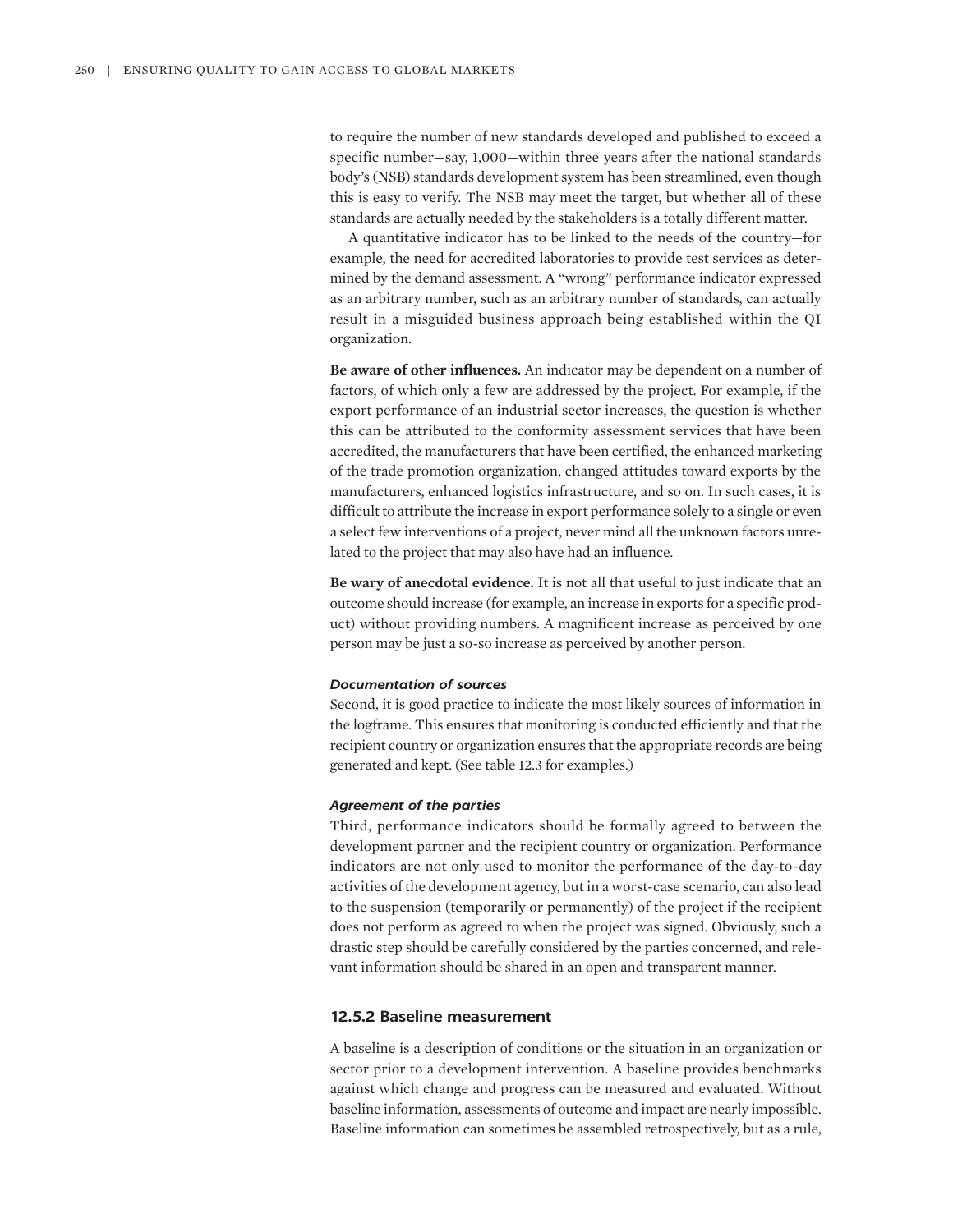a reconstructed baseline is inferior to baseline information generated before the intervention commences (Molund and Schill 2007).

The outcomes of the Rapid Diagnostic Tool and the Comprehensive Diagnostic Tool (see module 9: Diagnostic Tools) should provide all the data to construct the baseline against which the development intervention should be monitored and evaluated. The baseline information in the logframe, especially information relating to the performance indicators, should be consistent with the outcome of the diagnostics.

# **NOTE**

<span id="page-12-0"></span>[1.](#page-10-0) [A](#page-10-0) [useful](#page-10-0) [mnemonic acronym](#page-10-0) [to consider](#page-10-0) [are SMART indicators:](#page-10-0) **S**[pecific,](#page-10-0) **M**[easurable,](#page-10-0)  **A**[ttainable,](#page-10-0) **R**[elevant, and](#page-10-0) **T**[ime-bound.](#page-10-0)

# **REFERENCES**

- Molund, Stefan, and Göran Schill. 2007. *Looking Back, Moving Forward: Sida Evaluation Manual.* 2nd rev. ed. Stockholm: Swedish International Development Cooperation Agency (Sida).
- OECD-DAC (Organisation for Economic Co-operation and Development, Development Assistance Committee). 2001. "Evaluation Feedback for Effective Learning and Accountability." Workshop report with background synthesis, OECD, Paris.
- ———. 2002. *Glossary of Key Terms in Evaluation and Results Based Management.* Paris: OECD.
- UNDP (United Nations Development Programme). 2002. "Handbook on Monitoring and Evaluating for Results." Framework handbook, UNDP Evaluation Office, New York.
- World Bank. 2015. "T&C Results Framework." Internal document, World Bank, Washington, DC.